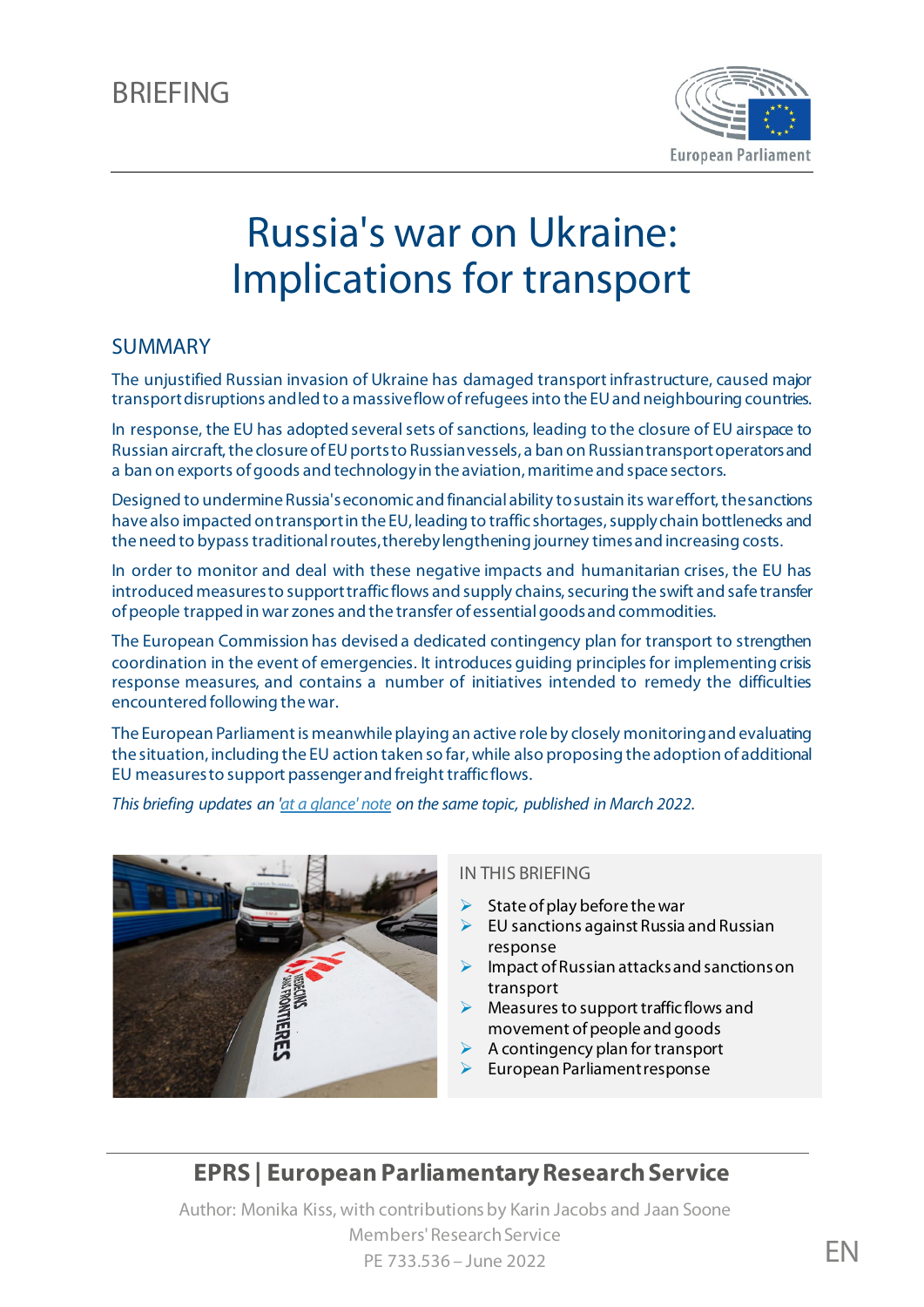# State of play before the war

In addition to passenger traffic, transport between the EU and Ukraine and Russia concerns, to a great extent, the transport of essential products, in particular food and energy. Russia and Ukraine are ke[y agricultural players](https://www.fao.org/fileadmin/user_upload/faoweb/2022/Info-Note-Ukraine-Russian-Federation.pdf) and [major providers](https://www.europarl.europa.eu/thinktank/en/document/EPRS_ATA(2022)729367) of basic agro-commodities, including wheat, maize and sunflower oil. Ukraine also exports EU raw materials, chemical products and machinery. The EU is Ukraine's main trading partner, accounting for over 40% of its [trade](https://policy.trade.ec.europa.eu/eu-trade-relationships-country-and-region/countries-and-regions/ukraine_en) in 2019. Freight transport from Ukraine is conducted by all modes, the highest volumes being shipped by sea. Before the war, Ukrainian Black Sea ports catered for 90 % of Ukraine's [exports](https://ec.europa.eu/commission/presscorner/detail/en/ip_22_3002) of grain and oilseeds, of which one third were destined for Europe, China and Africa respectively.

When it came to passenger transport, air traffic played a key role. According t[o data](https://www.iata.org/en/iata-repository/publications/economic-reports/the-impact-of-the-conflict-between-russia-and-ukraine-on-aviation/) from 2021, 3.3% of total European air passenger traffic was carried out between Europe and Ukraine, and 5.7 % between Europe and Russia.

The coronavirus pandemic had a big impact on transport in the EU and between the EU and Ukraine. Many airlines were grounded due to travel limitations, [1](#page-7-0) and road transport, having a heavy human resource requirement, was hampered by sanitary and travel restrictions. Meanwhile, the China-Europe freight train service [experienced](https://www.railway-technology.com/analysis/new-silk-road-covid-19/) a record peak in demand during the pandemic. Ukraine had started to re-establish its [position](https://www.railfreight.com/specials/2022/02/25/how-important-is-ukraine-on-the-new-silk-road/) on thi[s New Silk Road,](https://www.dbcargo.com/rail-de-en/logistics-news/the-silk-road-of-tomorrow-db-cargo-china-6987106) as a result in part of its increased political stability. With the progressive lifting of sanitary measures and travel restrictions, air passenger traffic levels had [started](https://www.bain.com/insights/air-travel-forecast-when-will-airlines-recover-from-covid-19-interactive/) to return to normal, while global supply chains were still experiencin[g disruptions](https://www.iru.org/news-resources/newsroom/covid-19-still-disrupting-global-supply-chains) before the Russian attacks.

As one of the countries of the EU's **Eastern Partnership,<sup>[2](#page-7-1)</sup> Ukraine was included in EU efforts to** strengthen transport links between the Union and Eastern Partnership countries. In 2018, the European Commission presented the EU'[s plans](https://eur-lex.europa.eu/legal-content/EN/ALL/?uri=COM%3A2021%3A820%3AFIN) to extend the trans-European transport network [\(TEN-T\)](https://transport.ec.europa.eu/transport-themes/infrastructure-and-investment/trans-european-transport-network-ten-t_en) to neighbouring third countries. These plans were confirmed at the [Eastern Partnership](https://www.consilium.europa.eu/media/53527/20211215-eap-joint-declaration-en.pdf)  [Summit](https://www.consilium.europa.eu/media/53527/20211215-eap-joint-declaration-en.pdf) in December 2021. The 39 [projects](https://documents1.worldbank.org/curated/en/577371561465720393/pdf/Indicative-TEN-T-Investment-Action-Plan.pdf) concerning Ukraine amount to about €4.5billion, cover all modes of transport and aim to support Ukraine'[s trade](https://policy.trade.ec.europa.eu/eu-trade-relationships-country-and-region/countries-and-regions/ukraine_en)with the EU, worth €43.3billion in 2019.

Ukraine is currently linked through bilateral air service[s agreements](https://transport.ec.europa.eu/transport-modes/air/international-aviation/status-aviation-relations-country/ukraine_en) with all 27 EU Member States. In October 2021, the EU and Ukraine signed [a common aviation area agreement](https://transport.ec.europa.eu/news/aviation-eu-and-ukraine-sign-milestone-aviation-agreement-2021-10-12_en), which [allows](https://transport.ec.europa.eu/transport-modes/air/international-aviation/status-aviation-relations-country/ukraine_en) all EU and Ukraine airlines to operate direct flights between any airport in the EU and Ukraine. It also provides a framework and common standards for a wide range of aviation issues, such as passenger rights, air traffic management, economic regulation, competition issues and social aspects.

### EU sanctions against Russia and the Russian response

In response to Russia'sinvasion of Ukraine on 24 February 2022, the EU immediately adopte[d new](https://www.consilium.europa.eu/en/policies/sanctions/restrictive-measures-against-russia-over-ukraine/history-restrictive-measures-against-russia-over-ukraine/)  [sanctions.](https://www.consilium.europa.eu/en/policies/sanctions/restrictive-measures-against-russia-over-ukraine/history-restrictive-measures-against-russia-over-ukraine/) In th[e first set of sanctions](https://eur-lex.europa.eu/legal-content/EN/TXT/?uri=OJ:L:2022:042I:TOC) of 25 February 2022, the EU banned the sale of aircraft, parts and equipment to Russian companies, including insurance and maintenance services. On 28 February 2022, in th[e third set of sanctions](https://eur-lex.europa.eu/legal-content/EN/TXT/?uri=OJ:L:2022:057:TOC), the E[U banned](https://ec.europa.eu/commission/presscorner/detail/en/statement_22_1441) all Russian aircraft, including private jets, from its airspace. In retaliation, Russia banned from its airspace al[l EU airlines](https://pr.euractiv.com/pr/air-travel-no-longer-possible-between-russia-eu-229275) and the airlines of 36 other countries that had adopted similar sanctions.

The fifth EU [sanctions](https://eur-lex.europa.eu/legal-content/EN/TXT/?uri=OJ:L:2022:111:TOC) package of 8 April 2022 banned Russian-flagged vessels from EU ports, tasking EU ports with application. The ban does not apply to medical, food, energy, or humanitarian consignments. The package also prohibited road transport undertakings established in Russia from transporting goods by road into the EU, including in transit, [3](#page-7-2) and banned EU exportsto Russia of aviation and space industry goods and technology,<sup>[4](#page-7-3)</sup> and jet fuel. [A parallel list](https://eur-lex.europa.eu/legal-content/EN/TXT/HTML/?uri=CELEX:32022R0577) of sanctions targeting Belarus has been adopted (with similar exceptions), prohibiting Belarusian road transport operators from entering the EU.

On 16 April 2022, Russia and Belarus responded by **banning goods transport vehicles registered** in the EU from crossing the border into the **Eurasian Economic Union**, unless they entered at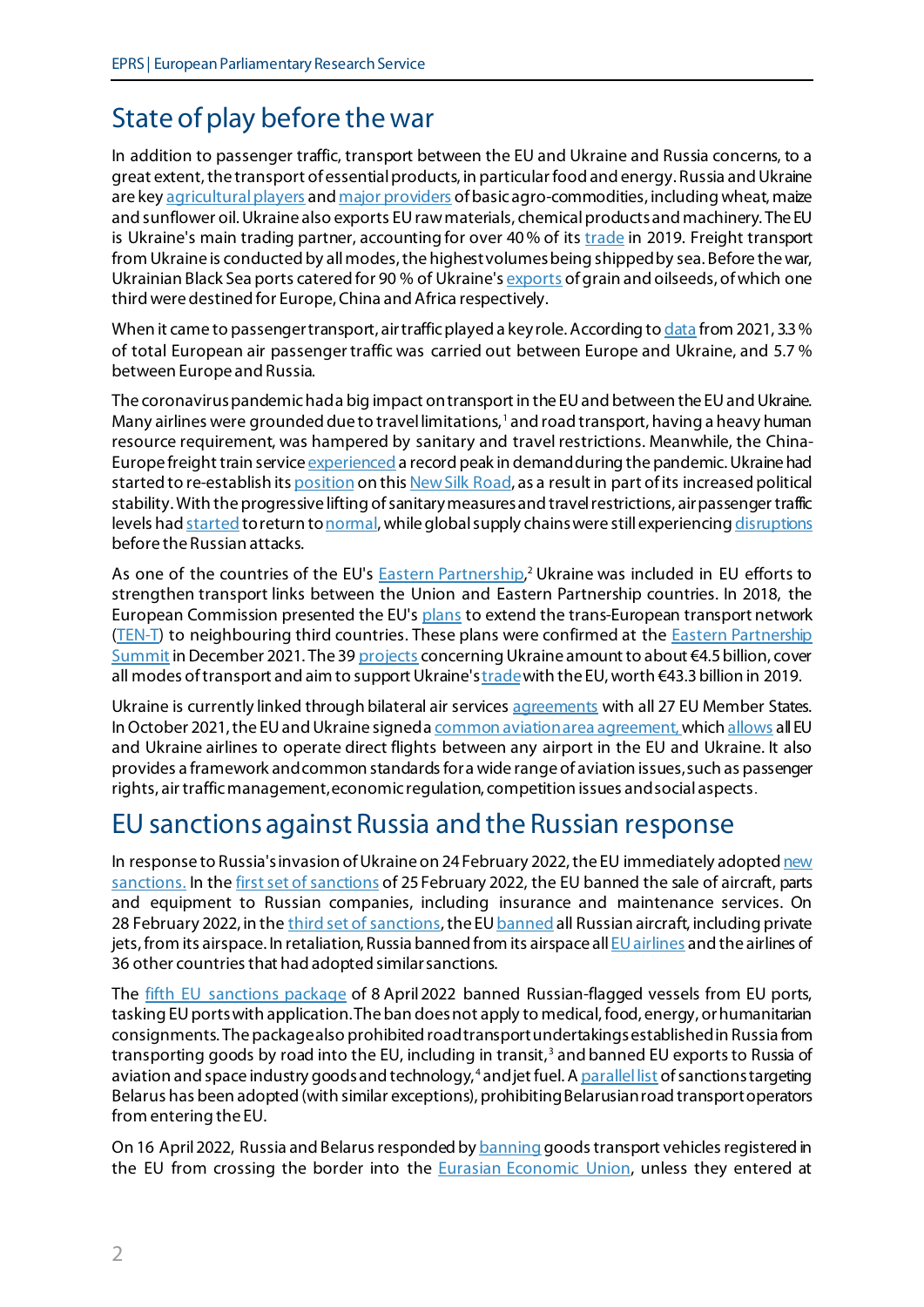designated border crossing points for swap formalities. Transport operators registered in the EU can enter the [swap points](https://www.customs.gov.by/news/vnimaniyu-perevozchikov-zaregistrirovannykh-v-evropeyskom-soyuze-3/) to transfer goods with destinations in Belarus or Russia.

The [sixth EU sanctions package](https://ec.europa.eu/commission/presscorner/detail/en/IP_22_2802) of 3 June 202[2 contains](https://eur-lex.europa.eu/legal-content/EN/TXT/PDF/?uri=OJ:L:2022:153:FULL&from=EN) a partial ban on Russian oil imports. Most imports of crude oil and petroleum products via the sea to the EU will be banned by the end of 2022. A specific derogation has been agreed for Bulgaria on account of its geographical exposure, which will enable it to continue imports of crude oil and petroleum products by sea until the end of 2024. A similar exemption has been granted to Croatia for [vacuum gas oil](https://www.mckinseyenergyinsights.com/resources/refinery-reference-desk/vgo/) and there are temporary exceptions allowing some EU Member States to still receive Russian oil through pipelines.



Figure 1 – EU sanctions concerning transport

Source[: European Council.](https://www.consilium.europa.eu/en/infographics/eu-sanctions-ukraine-invasion/)

### Impact of Russian attacks and sanctions on transport

While the EU sanction[s target](https://ec.europa.eu/commission/presscorner/detail/en/qanda_22_2333) the Russian economy and will impose a heavy, direct cost on Russia, impairing its economic and financial ability to sustain its war efforts, their consequences affect the EU as well. The closure of Ukrainian airspace, and sanctions on Russian aircraft, have had a significant [impact](https://www.iata.org/en/iata-repository/publications/economic-reports/the-impact-of-the-conflict-between-russia-and-ukraine-on-aviation/) on air passenger transport.

In addition, the lengthened flight times and increased fuel consumptionthat result frombypassing Russian airspace raise transpor[t costs](https://www.euronews.com/travel/2022/02/28/ukraine-war-what-are-airspace-closures-costing-the-travel-industry). Air cargo rates have also increased, to 120% above their precrisis level by 7 March, and are continuing to rise. Sanctions and bans are expected to reduce flight capacity, especially between Europe and Asia.In addition, more than 500 commercial aircraft owned by western companies and leased to Russia are [stranded](https://www.ft.com/content/44ec694b-7c03-41e1-8489-9babfb643d7a) in Russia.

While Russian railways are targeted by EU sanctions, freight trains can still run through Russia, but they are not allowed to [stop](http://www.railfreight.com/policy/2022/02/25/eu-imposes-sanctions-on-russia-what-do-they-mean-for-rail-freight/?gdpr=accept) there. Many logistics companies operating rail freight [connections](https://www.europarl.europa.eu/thinktank/en/document/IPOL_STU(2018)585907) between China and the EU are avoiding transit through Russia for security reasons. This is leading to extended use of the Middle Corridor<sup>[5](#page-7-4)</sup> as a **bypass route**, causing longer journeys and supplementary costs.

Maritime sanctions are limiting the employability of seafarers. Ukrainian and Russia[n seafarers](https://www.ics-shipping.org/press-release/russian-and-ukrainian-seafarers-make-up-14-5-of-global-shipping-workforce-according-to-ics/) make up 14.5 % of the global shipping workforce and EU fleets rely on them heavily. Fearing the impact on crew changes, already stretched due to Covid-19, European ship owners have [urged](https://www.ecsa.eu/news/eu-shipowners-highlight-importance-seafarers-ukraine-crisis) EU regulators to guarantee seafarers' mobility and their rights as essential workers.

The immediate consequences of the war also include damaged transport infrastructure, transport disruptions and a massive flow of refugees needing transport towards the EU.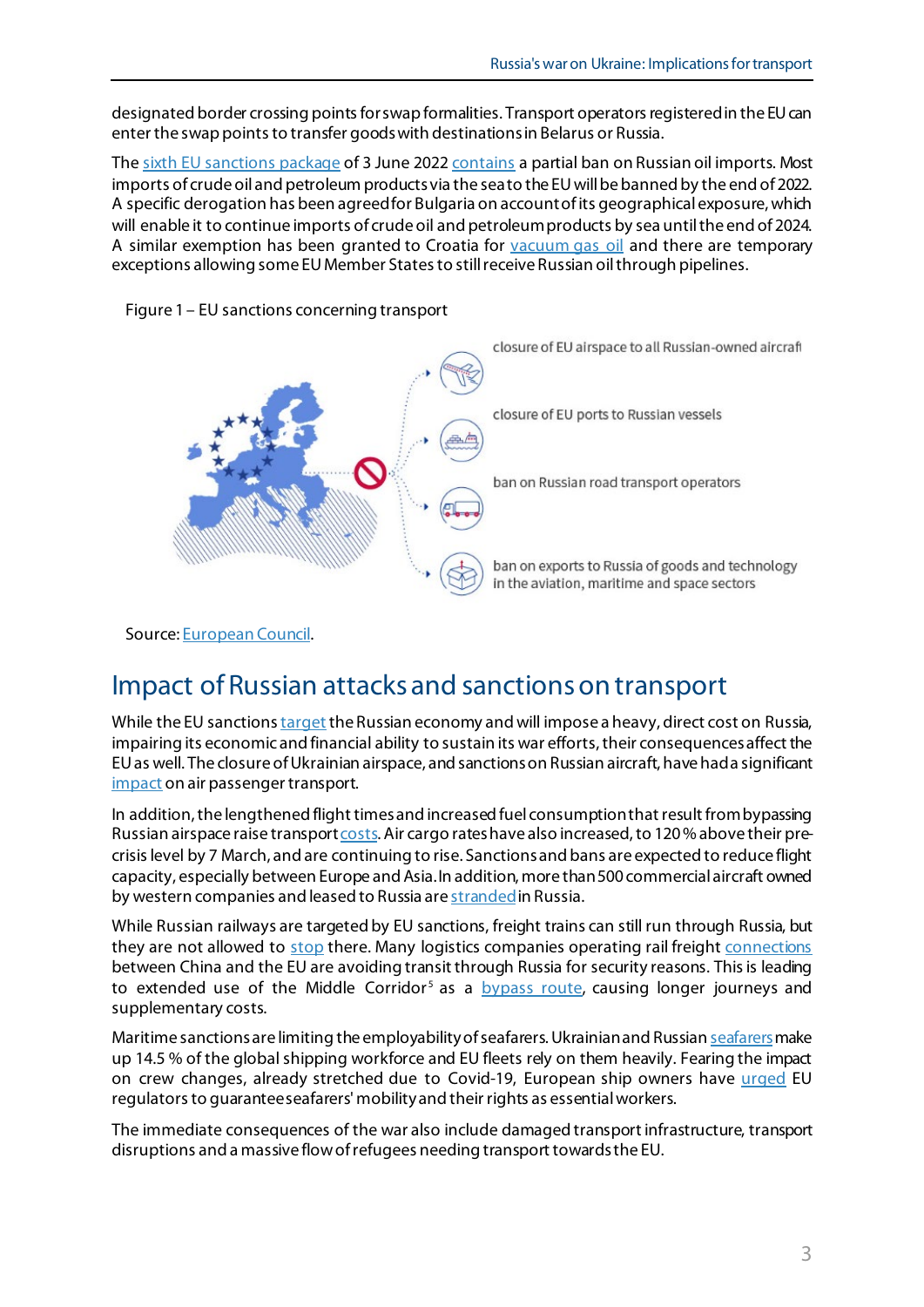Since Russia's military invasion of Ukraine, up to 30% of the country's transport infrastructure has been damaged to varying extents, ranging from complete destruction to more minor damage. The [costs](https://www.railtarget.eu/technologies-and-infrastructure/war-in-ukraine-railway-monitoring-1888.html) are estimated at €92.6 billion. At an exchange of views with the European Parliament's Transport Committee in May 2022, Ukrainian Minister of Infrastructure Oleksandr Kubrakov [reported](https://multimedia.europarl.europa.eu/en/webstreaming/tran-committee-meeting_20220517-1000-COMMITTEE-TRAN) on the destruction of 7 airports, 144 000 km of roads, 1 242 bridges and almost 6 300 km of [railways.](https://www.reuters.com/world/europe/exclusive-russian-invasion-damaged-up-30-ukraines-infrastructure-says-minister-2022-04-18/) As 70 % of Ukrainian exports were carried by sea, the massive blockade imposed by Russian forces on all ports in the Black and Azov Seasare the main cause of the export crisis.

The United Nations Refugee Agency (UNHCR[\) estimates](https://data.unhcr.org/en/situations/ukraine) that as of 1 June 2022 more than 6.9 million people had fled Ukraine to neighbouring countries – mainly to Poland but also Hungary, Romania, Slovakia and Moldova. The unprecedented flow of people has caused bottlenecks at borders and the main transport hubs.

The immediate border closures meant that a number of truck drivers could not cross the Ukrainian border. On 25 February 2022, the International Road Transport Union (IRU) estimated that at least 12 000 truck drivers of many nationalities were stuck in Ukraine and the wider region, an[d urged](https://www.iru.org/resources/iru-library/open-letter-prioritise-passage-and-protect-blocked-truck-drivers-ukraine-crisis) the governments concerned to protect blocked truck drivers and prioritise their passage. Meanwhile owing to the sanctions, Russian road transport operators are not allowed to move goods in the EU, while rising [fuel prices](https://www.iru.org/news-resources/newsroom/iru-calls-urgent-road-transport-fuel-price-action-avert-economic-crisis)<sup>[6](#page-7-5)</sup> are having an additional negative impact on commercial road transport operators. Similarly, a sharp rise in bunker fuel prices has raised maritime freight rates and put further pressure on international shipping, logistics and supply chains.

The maritime sector and ports have been heavily affected. With commercial ship[s hit in the conflict,](https://www.reuters.com/world/bangladesh-cargo-ship-hit-by-missile-crew-member-killed-bangladesh-official-2022-03-03/) operators have been forced to redirect freight transport and divert vessels. Most large shipping companies, citing unpredictable operational impact, have suspended shipments to and from Russia and to Ukraine. Important shipping routes at the Black Sea and Sea of Azov have bee[n blocked](https://www.france24.com/en/europe/20220605-maritime-trade-continues-in-the-black-sea-despite-ukraine-war-sanctions).<sup>[7](#page-7-6)</sup> The closure of Ukrainian ports has heavily disrupted numeroussupply chains and paralysed Ukrainian exports of grain and sunflower oil, with no viable rerouting alternatives available due to the large volumesinvolved. Increased traffic in EU ports, which are striving to keep supply chains operational and safeguard the energy supplies needed, could exacerbate congestion at some port terminals, increasing maritime safety and security risks. [8](#page-7-7)

# Measures to support traffic flows and movement of people and goods

In order to remedy the negative impacts of the war and the sanctions, various measures supporting traffic flows, restoring freight supply chains, and helping to move civilians in need of medical care and humanitarian aid have been put in place. These have been introduced both at EU level and by Member States. To facilitate this support, seven EU countries along major transport routes towards Ukrain[e exempted](https://www.iru.org/news-resources/newsroom/iru-updates-humanitarian-transport-exemptions-tolls-and-driving-rules) humanitarian transport from tolls and rules on professional driving time and rest time. Many transport operators have also offered support. In addition to [extra train services](https://www.euronews.com/travel/2022/02/28/ukraine-travel-railways-run-extra-train-services-for-people-fleeing-russian-invasion) organised by Ukrainian Railways, rail companies in [neighbouring countries](https://www.cer.be/sites/default/files/press-release/220304_CER%20Press%20Release_Solidarity%20with%20Ukraine.pdf) have also organised humanitarian trains to evacuate refugees from Ukraine and send humanitarian aid back into the country. Other rail companies banded together to offer additional carriages on trains and make travel free for Ukrainians to reach shelter or join family members across the continent. Still other private actors, such as *Wizzair*, provided Ukrainian refugees with free flight tickets to fly from Bulgaria, Hungary, Poland, Romania and Slovakia to the UK to participate in the British government's Homes for Ukraine visa programme. Many transport organisation[s offered](https://www.iru.org/news-resources/newsroom/road-transport-mobilises-funds-help-ukraine-crisis) buses, coaches and trucks to help transport refugees and [essential goods.](https://www.iru.org/news-resources/newsroom/keeping-essential-goods-moving-ukraine) For instance, *FlixBus* immediately organised additional connections from Polish and Romanian cities for anyone leaving Ukraine.

To help humanitarian convoys cross EU-Ukraine borders quickly and safely, on 2 March the European Commission adopted a [communication on operational guidelines for external border](https://ec.europa.eu/home-affairs/system/files/2022-03/Communication%20providing%20operational%20guidelines%20external%20border%20management%20EU-Ukraine%20borders_en_1.pdf) [management](https://ec.europa.eu/home-affairs/system/files/2022-03/Communication%20providing%20operational%20guidelines%20external%20border%20management%20EU-Ukraine%20borders_en_1.pdf), instructing Member States to designate special lanes at their border crossing points as emergency support lanes. Member States are also encouraged to designate similar lanes for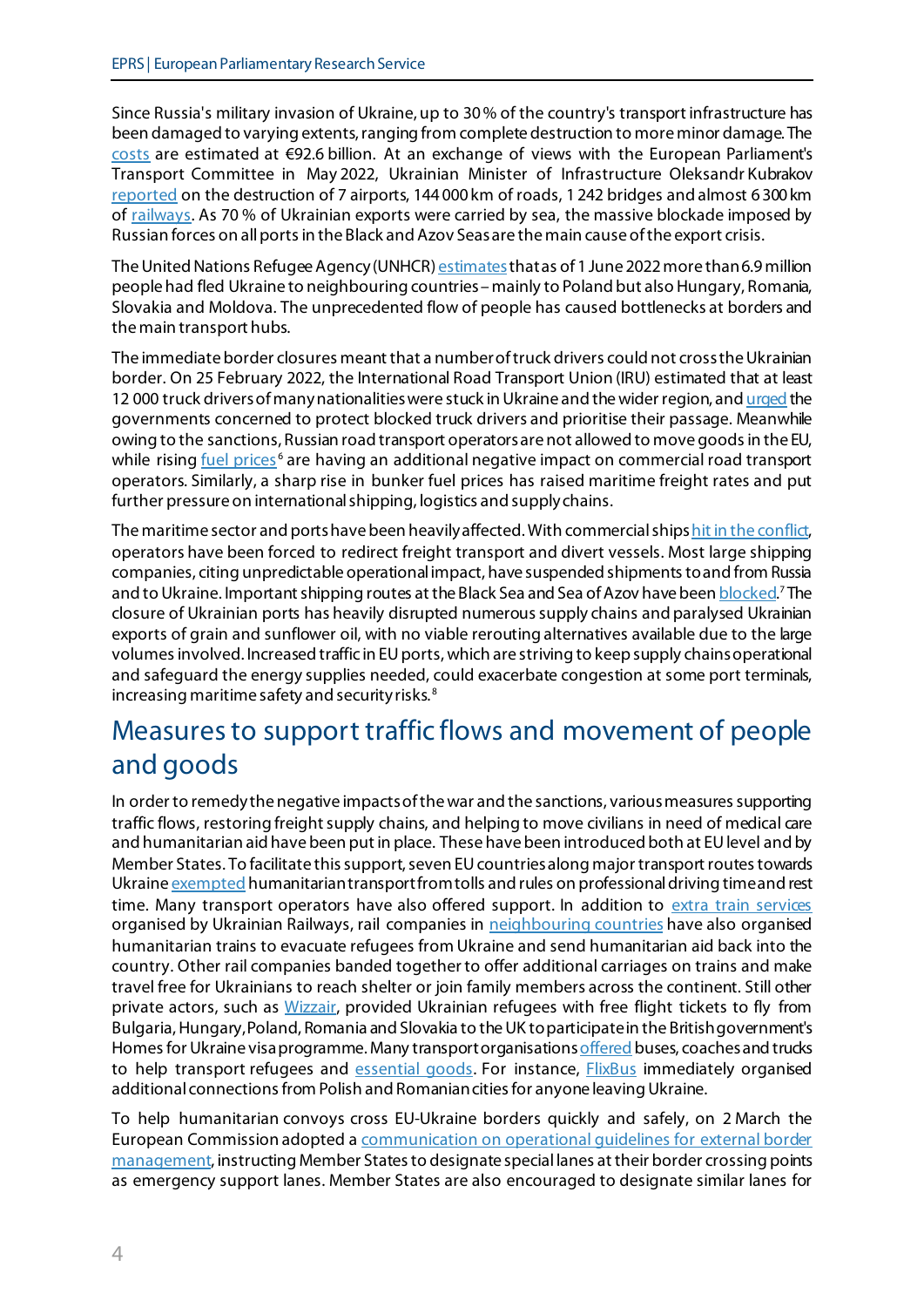trucks,to ensure a continued supply of goods and services and the safe return of transport workers from Ukraine.

On 8 March 2022, the European Commission set up a **European solidarity mechanism**, a dedicated European system for the swift transfer of people in need of medical care among EU Member States. The aim of this mechanism is to ensure that refugees and displaced persons receive the healthcare that they need, and that Member States' health systems, in particular those in countries bordering Ukraine, are not overwhelmed.



Figure 2 – How the EU civil protection mechanism works

At Ukraine's request, the EU also [activated](https://ec.europa.eu/info/strategy/priorities-2019-2024/stronger-europe-world/eu-solidarity-ukraine/eu-assistance-ukraine_en) the [civil protection mechanism](https://civil-protection-humanitarian-aid.ec.europa.eu/what/civil-protection/eu-civil-protection-mechanism_en), a tool including EU Member States and 6 additional countries<sup>[9](#page-7-8)</sup> and aiming to improve prevention, preparedness, and response to natural or manmade disasters. In the context of the war on Ukraine, the mechanism is helping, not least, to facilitate the transport of goods to Ukraine and the repatriation of EU citizens. Civil protection *logistical hubs* have been set up in Poland, Romania and Slovakia to channel the aid delivered by the civil protection mechanism to Ukraine as quickly as possible.

On 25 March 2022, the European Council [urged](https://data.consilium.europa.eu/doc/document/ST-1-2022-INIT/en/pdf) Russia to guarantee safe passage to civilians entrapped in all other war zones to a destination of their choice, and to provide uninterrupted humanitarian access and to establish humanitarian corridors. Meanwhile,the International Maritime Organization (IMO) called for a blue saf[e maritime corridor](https://www.imo.org/en/MediaCentre/MeetingSummaries/Pages/MSC-105th-session.aspx) to allow the safe evacuation of seafarers and ships from the high-risk and affected areas in the Black Sea and the Sea of Azov.

On 6 April 2022, the Commission adopted [a recommendation](https://eur-lex.europa.eu/resource.html?uri=cellar:601c7f82-b589-11ec-b6f4-01aa75ed71a1.0001.02/DOC_1&format=PDF) for a Council decision, to authorise the opening of negotiations on an agreement on the carriage of goods by road between the EU and Ukraine. It seeks to help and to ease, on a provisional basis and to the greatest extent possible, transport previously carried out by the strained and vulnerable rail network, blocked civilian airspace and blocked Black Sea ports by means of enhanced road transport alternatives. To encourage EU transport operators to allow their vehicles to enter Ukraine, the Commission will also investigate options for top-up financial guarantees.

On 12 May 2022, the European Commission presented a[n action plan](https://eur-lex.europa.eu/legal-content/EN/TXT/?uri=CELEX%3A52022DC0217) for EU-Ukraine solidarity lanes to help Ukraine export its agricultural produce, by addressing transport bottlenecks, such as differences in rail gauge, lack of trucks, and blocked ports. While Ukraine is one of the world's most importan[t producer](https://www.fao.org/3/cb9236en/cb9236en.pdf)s of agricultural products (mainly cereals, oilseeds and vegetable oils), of which 75 % is exported, generating around 20% of Ukraine's export revenue, Russia's invasion and the blockade of Ukrainian ports mean that these products can no longer reach their destinations. To

Source[: European Commission](https://civil-protection-humanitarian-aid.ec.europa.eu/what/civil-protection/eu-civil-protection-mechanism_en).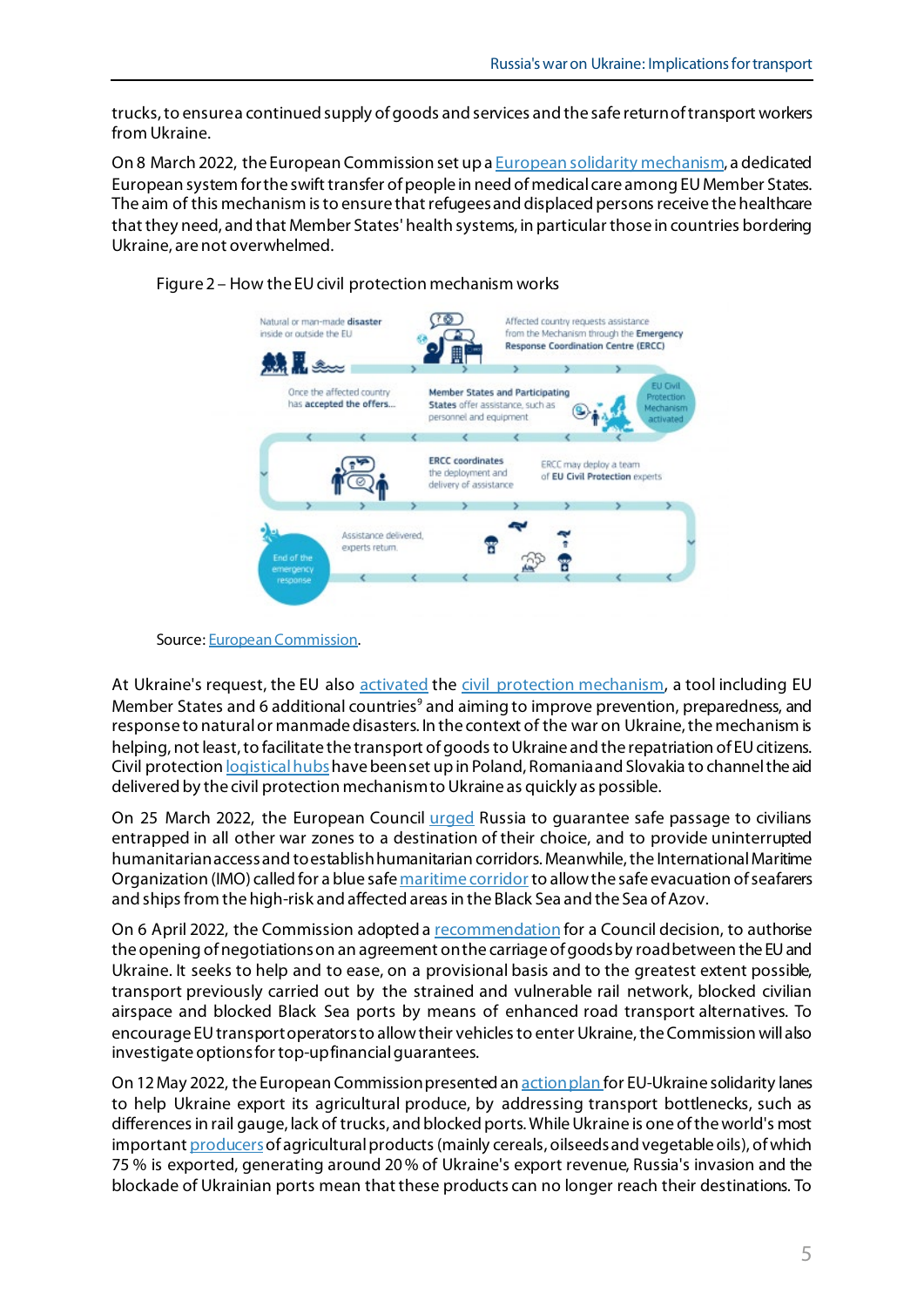help Ukrainian agricultural goods reach the EU and world markets, the action plan lists a number of measures:short-term measures aim to unlock existing logistics potential, while additional mediumand long-term measures should serve as enablers of Ukraine's post-war trade and support the reconstruction of the country. Short-term measures include: additional freight rolling stock, vessels and lorries, made available by market players; increased capacity of transport networks and transhipment terminals for instance by prioritising agricultural goods from Ukraine; improved customs operations, for instance by applying maximum flexibility ensuring adequate staffing; storage of goods on EU territory. Long-term measures include increasing the infrastructure capacity of new export corridors, and establishing new infrastructure connectionsin the framework of the reconstruction of Ukraine. The Commission also reiterates in the action plan that it intends to conclude the aforementioned road transport agreement with Ukraine swiftly, once the Council has granted the mandate.However, solidarity lanes are only part of the solution.

In parallel, the Commission adopted a decision on signing a [high-level agreement](https://transport.ec.europa.eu/system/files/2022-05/C_2022_3204.pdf) with Ukraine, updating the indicative maps for the trans-European transport network (TEN-T) in Ukraine. This should help to strengthen transport connectivity between Ukraine and the EU on railways, roads and inland waterways. In addition, the Commission is seeking to identify common infrastructure priorities, and increase interoperability between TEN-T and Ukrainian infrastructure, for example, by laying EU standard-gauge rail lines in the border regions of Ukraine and Moldova, since both currently use a [wider gauge](https://ubn.news/the-eu-must-address-technical-issues-in-order-to-transport-large-cargo-volumes-from-ukraine/) than their neighbours. The projects should be supported under the [Connecting Europe Facility](https://cinea.ec.europa.eu/programmes/connecting-europe-facility/transport-infrastructure_en), which has a total budget of €25.81billion for the 2021-2027 period.

# A contingency plan for transport

On 23 May 2022, the Commission [adopted](https://transport.ec.europa.eu/news/protecting-eu-transport-times-crisis-commission-adopts-contingency-plan-transport-2022-05-23_en) th[e contingency plan for transport](https://eur-lex.europa.eu/legal-content/EN/TXT/?uri=COM%3A2022%3A211%3AFIN). Planne[d earlier](https://ec.europa.eu/info/law/better-regulation/have-your-say/initiatives/12438-Sustainable-and-Smart-Mobility-Strategy_en) as a pandemic follow-up measure to strengthen coordination in case of emergencies, the plan has incorporated additional initiatives in reaction to the difficulties encountered following the start of the war in Ukraine. It introduces guiding principles for implementing crisis response measures. For example, restrictions on transport should only be a last resort and should not discriminate on grounds of nationality or origin of goods. Measures, coordinated and discussed with stakeholders before adoption, should be transparent, consistent with other EU policies and take particular care of passengers in vulnerable situations, stranded passengers or travellers with essential jobs and cross-border workers. Transport workers, including seafarers,should have safe and secure working conditions.

The Commission intends to review EU transport laws to assess whetherthey could be amended to cope better with large-scale crises. Depending on the nature of the crisis, the EU and Member States should mobilise available funding. The Commission could consider legislative measures for financial relief to the sector, such as measures to allow port or rail authorities to reduce infrastructure charges. Meanwhile, EU funding through the [Recovery and Resilience Plans](https://ec.europa.eu/info/business-economy-euro/recovery-coronavirus/recovery-and-resilience-facility_en) an[d Connecting Europe Facility](https://cinea.ec.europa.eu/programmes/connecting-europe-facility/transport-infrastructure_en) will contribute to the connectivity, sustainability and resilience of the transport system.

The Commission plans to propose a [single market emergency instrument](https://ec.europa.eu/growth/news/commission-seeks-views-upcoming-single-market-emergency-instrument-2022-04-19_en) as a crisis response implementation framework to ensure free movement of goods, services and people. Member States could consider measures, such as suspending road access restrictions (e.g. weekend bans) or designating of special lanes for humanitarian convoys and movement of goods. Urgent award of public service contracts for collective transport services could also be considered to ensure connectivity and the Commission will be exploring legislative initiatives to protect passengers against the risk of transport carrier insolvency.

To help stranded passengers, the  $EU$  civil protection mechanism should support repatriation of EU citizens an[d RescEU](https://civil-protection-humanitarian-aid.ec.europa.eu/what/civil-protection/resceu_en) could be used to provide medical evacuations should Member States request assistance. The Commission and  $E EAS^{10}$  $E EAS^{10}$  $E EAS^{10}$  will coordinate the setting up of safe passage transit corridors. Consular crisis preparedness should be stepped up by developing local contingency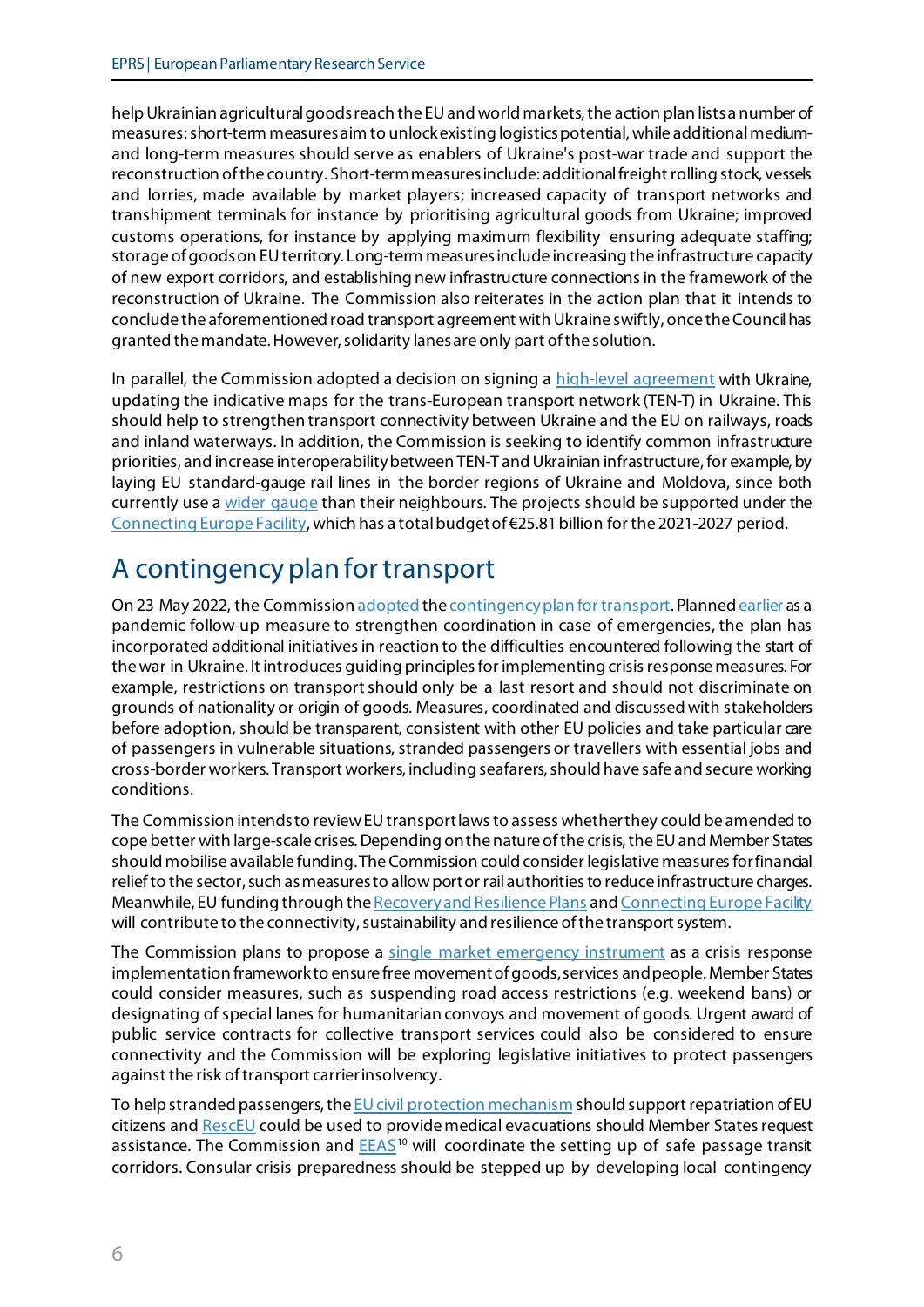plans. The plan aims also to ensure smoother crew changes and repatriation of seafarers by a specific mechanism.

To improve coordination, the Commission proposes to reinforce the role of the network of national [transport contact points](https://www.google.com/url?sa=t&rct=j&q=&esrc=s&source=web&cd=&cad=rja&uact=8&ved=2ahUKEwjGj5DD9J34AhUT7KQKHcwyBj0QFnoECAQQAQ&url=https%3A%2F%2Fec.europa.eu%2Finea%2Fsites%2Fdefault%2Ffiles%2Fdownload%2Fcalls2014%2Fcef_transport%2Fcef_transport_contact_persons_141201.pdf&usg=AOvVaw1OIpcdTIDX0UsxjYCLQExf) to ensure a quick reaction to crises and avoid parallel decision-making. The network will bring together representatives of theCommission, ministries of transport, agencies and EU transport agencies. For better communication, most suitable channels should be identified and alternative back-up systems developed.

The Commission is proposing to carry out contingency tests to assess crisis preparedness. The tests should help the transport industry and authorities to develop their own contingency plans, including measures such as back-up systems and redundant solutions (e.g. alternative routes, diversified supplies). It also wants to further develop current legislation to improve cyber-awareness and cyber-resilience and to step up cybersecurity cooperation with the EU's transport agencies.

As the pandemic and the war in Ukraine have shown, the challenges for the EU transport system can have a global dimension. The Commission is proposing to step up discussions on crisis preparedness with EU's main international partners, in particular those with closer transport connections.

### European Parliament response

The European Parliament is continuing to play an active role in proposing the adoption of EU measures aimed at supporting the transport flow of people and essential goods in the context of the war on Ukraine.

In it[s resolution](https://www.europarl.europa.eu/doceo/document/TA-9-2022-0052_EN.html) of 1March 2022, the European Parliament called on the Commission and Member States to provide further emergency humanitarian assistance for Ukraine, and welcomed the Council's commitment to activate th[e Temporary Protection Directive,](https://ec.europa.eu/home-affairs/policies/migration-and-asylum/common-european-asylum-system/temporary-protection_en) triggered for the first time on 4 March 2022. Parliament also called for extra EU funding for the frontline countries, the primary points of entry for Ukrainian refugees. Furthermore, the European Parliament urged the Commission to establish a solidarity mechanism to relocate Ukrainian refugees from frontline EU countries to other Member States.

In it[s resolution](https://www.europarl.europa.eu/doceo/document/TA-9-2022-0207_EN.html) of 5 May 2022 the European Parliament welcomed the sanctions and the measures taken at EU level to ensure and facilitate the transport of people and essential goods, and called on the EU to continue evaluating and adopting further, effective sanctions and/or further legislative and financial measures in the transport sector.

The European Parliament called on operators to continue giving Ukrainians free access to trains without reservations. In the longer term, the EU railway system should be adapted to higher volumes of passengers and freight, which requires better standardisation, harmonisation and interoperability among Member States.

As for air transport, the European Parliamentcalled on the Commission to present a support strategy for EU airlines and their workforces severely hit by the pandemic and the consequences of the war. It also demanded the return of the leased European airplanes expropriated by Russia.

With regard to maritime transport, Parliament called on the EU to further tighten maritime sanctions against Russia by banning allships that have docked in Russia on their way to the EU, irrespective of their owner, from enteringEU ports. It also requested that all ships that want to make an EU port call be forbidden to bunker fuel in Russian ports, or from Russian bunkering ships at sea. Parliament has also joined the calls for safety and security of seafarers, urgent re-provisioning of ships and for safe evacuation of seafarers and ships from the high-risk areas concerned.

In road transport, Ukrainian drivers operating in the EU should be granted temporary driver cards to replace expired ones. Parliament also stressed the importance of green transport corridors to provide Ukraine with necessary input (fertilisers, pesticides and seed) to increase agricultural production.